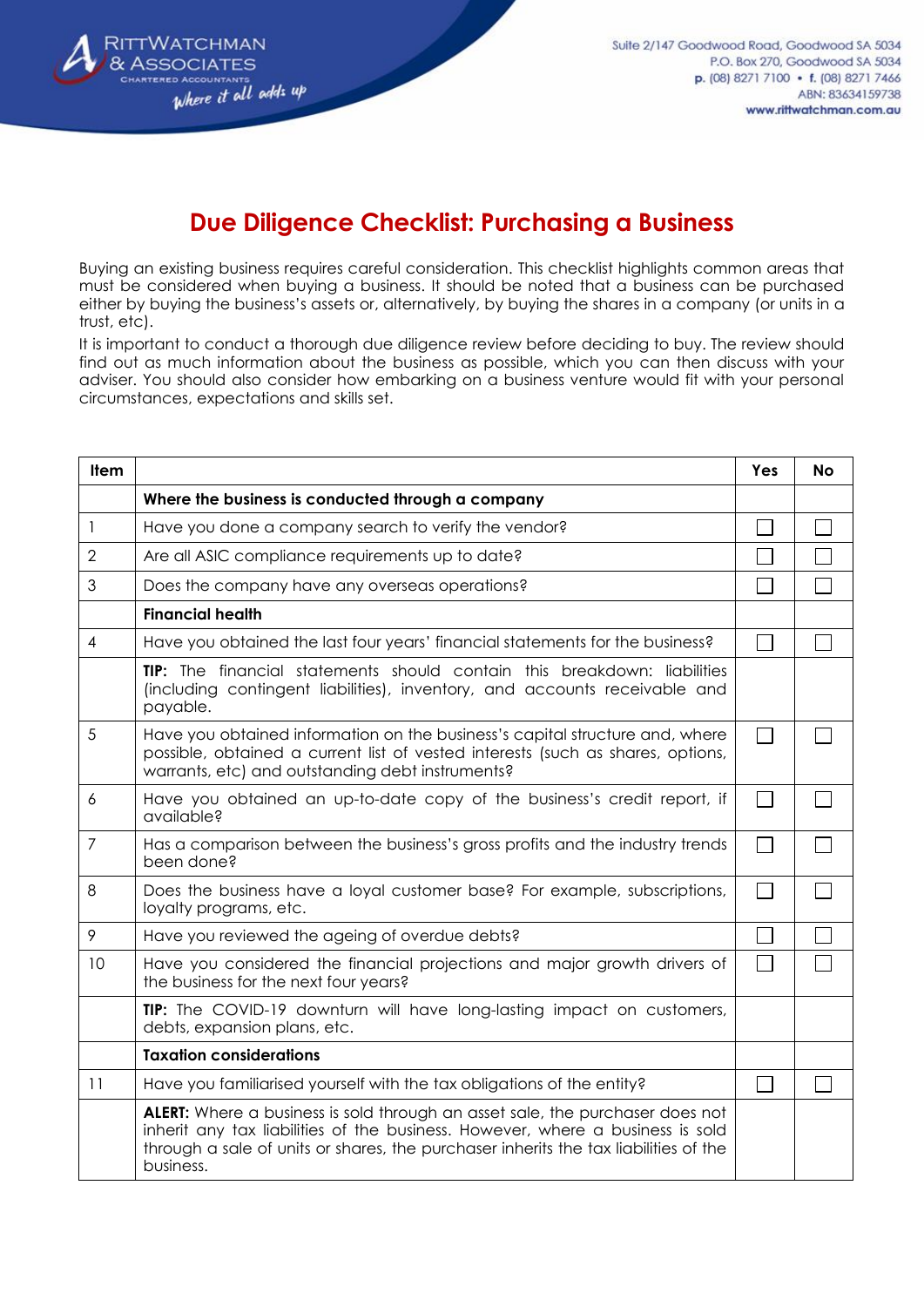| <b>Item</b> |                                                                                                                                                                                                                                                                                                                                                  | Yes          | <b>No</b> |
|-------------|--------------------------------------------------------------------------------------------------------------------------------------------------------------------------------------------------------------------------------------------------------------------------------------------------------------------------------------------------|--------------|-----------|
| 12          | Have you obtained confirmation that all tax obligations (for example, income<br>tax, GST, PAYG withholding, stamp duty and payroll tax) are up to date and<br>paid?                                                                                                                                                                              |              |           |
|             | <b>ALERT:</b> You must consider the duties of a director under the tax law. New<br>directors need to take action within 30 days of their appointment if the<br>company has outstanding PAYG withholding or superannuation guarantee<br>amounts, or they face the possibility of becoming personally liable under the<br>director penalty regime. |              |           |
| 13          | Have you obtained the last four years' tax returns and assessments? This<br>includes supporting schedules and workpapers of the business, such as<br>capital allowance schedules, business activity statements, fringe benefits tax<br>returns, etc.                                                                                             |              |           |
| 14          | Have you reviewed all correspondence with the ATO and determined<br>whether any private tax rulings, tax elections, amended notices of<br>assessment, etc may apply the business?                                                                                                                                                                | $\mathbf{L}$ |           |
| 15          | Is the business being audited by the ATO, or has it been audited in the last<br>four years? If so, confirm the outcome.                                                                                                                                                                                                                          | $\Box$       |           |
| 16          | Have you considered the stamp duty implications for the purchase of the<br>business?                                                                                                                                                                                                                                                             | $\Box$       |           |
|             | ALERT: There could be additional duty if purchasing shares or units in a<br>landholding company or trust.                                                                                                                                                                                                                                        |              |           |
| 17          | Have you considered whether the business purchase will be a supply of a<br>going concern, ie GST-free? If so, a written agreement will need to be<br>completed before settlement date.                                                                                                                                                           |              |           |
|             | <b>ALERT:</b> Where a business is sold through the sale of units or shares, it will not<br>qualify as a supply of a going concern – the purchase of the units or shares<br>will be an input taxed financial supply for GST purposes.                                                                                                             |              |           |
|             | If you are buying a business through an asset sale                                                                                                                                                                                                                                                                                               |              |           |
| 18          | Have you obtained a fixed asset register detailing all the assets being sold?                                                                                                                                                                                                                                                                    |              |           |
|             | TIP: The register should detail the following information about each asset:<br>the original purchase price;<br>the purchase date;<br>the depreciation method used;<br>the depreciation rate used;<br>the effective life of the asset; and<br>the written-down value.                                                                             |              |           |
| 19          | Have you checked the ownership and condition of the assets being sold? Are<br>copies of instruction manuals available?                                                                                                                                                                                                                           |              |           |
| 20          | Where the assets are leased by the business, have you obtained copies of<br>the leases?                                                                                                                                                                                                                                                          |              |           |
|             | <b>TIP:</b> If you are taking over the existing leases, you should consider whether the<br>leasing terms are reasonable.                                                                                                                                                                                                                         |              |           |
| 21          | Are the assets adequately insured until settlement of the purchase?                                                                                                                                                                                                                                                                              |              |           |
| 22          | Has the purchase price been apportioned across the assets being<br>purchased?                                                                                                                                                                                                                                                                    |              |           |
|             | If you are buying a business through a sale of shares or units                                                                                                                                                                                                                                                                                   |              |           |
| 23          | Have you obtained a listing of all current shareholders or unit holders?                                                                                                                                                                                                                                                                         |              |           |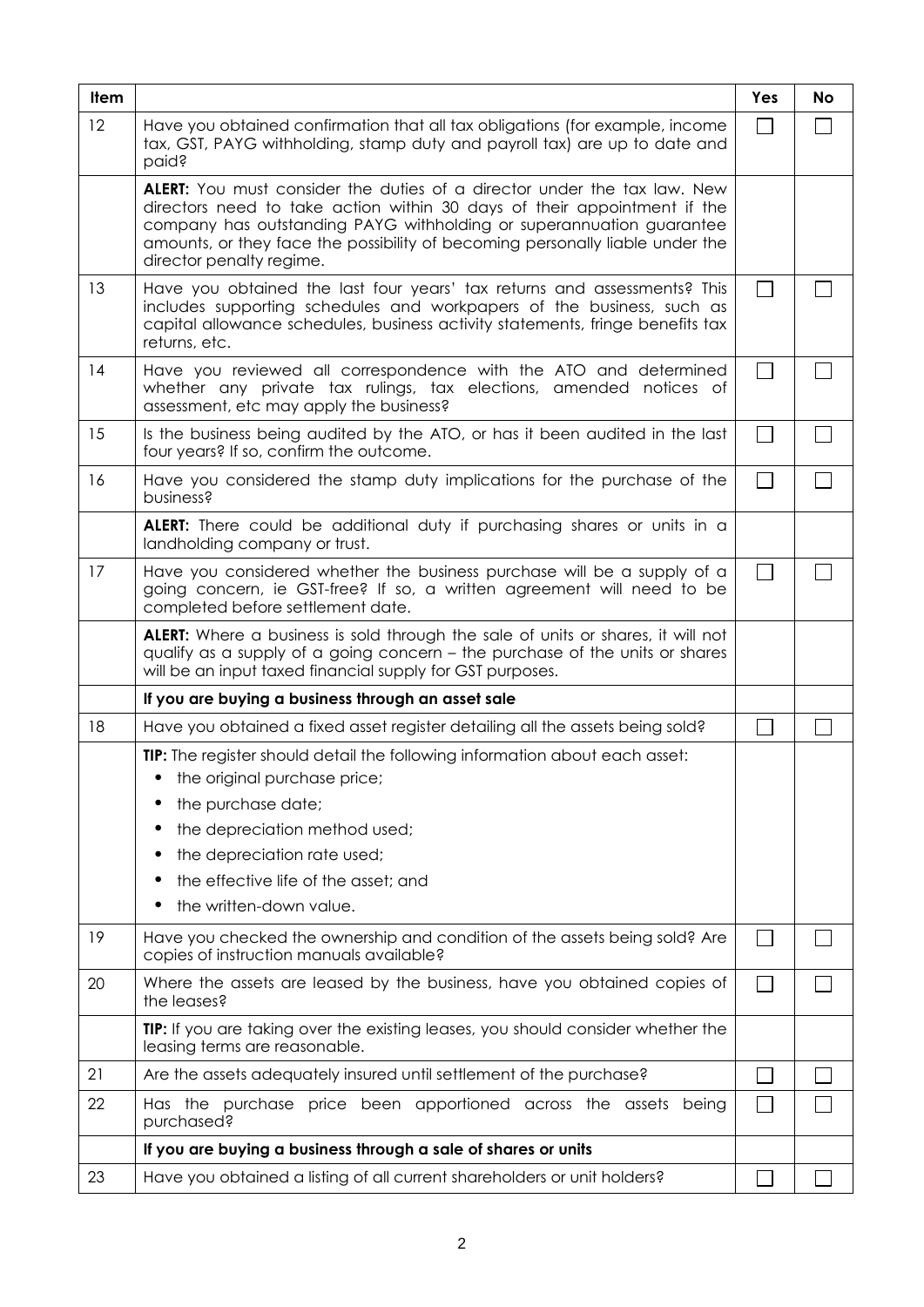| <b>Item</b> |                                                                                                                                                                                                                                                                                                                                   | Yes            | <b>No</b> |
|-------------|-----------------------------------------------------------------------------------------------------------------------------------------------------------------------------------------------------------------------------------------------------------------------------------------------------------------------------------|----------------|-----------|
|             | <b>Employee obligations</b>                                                                                                                                                                                                                                                                                                       |                |           |
| 24          | Have you obtained a list of the employees, including their salaries and other<br>entitlements?                                                                                                                                                                                                                                    |                |           |
| 25          | Do any employees have close contacts with customers? If they were to<br>leave, would the business be at risk of losing customers?                                                                                                                                                                                                 |                |           |
| 26          | Are there any key staff who would be imperative to the smooth continued<br>running of the business? Considerations should include special skill sets or<br>knowledge.                                                                                                                                                             |                |           |
| 27          | Are you aware of all employment conditions, including key workplace<br>agreements, any incentive bonus plans, staff rotation policies, disciplinary<br>procedures, etc?                                                                                                                                                           | $\Box$         |           |
| 28          | Have all outstanding employee entitlements, such as superannuation<br>guarantee and annual leave, been accounted for?                                                                                                                                                                                                             | $\mathbf{L}$   |           |
| 29          | Are the WorkCover premiums up to date?                                                                                                                                                                                                                                                                                            |                |           |
|             | <b>ALERT:</b> Where a business is sold through an asset sale, the purchaser can<br>choose not to take on the employees of the vendor. However, where a<br>business is sold through the sale of units or shares, there will be a continuity of<br>employment and the buyer is responsible for any employee liabilities<br>accrued. |                |           |
|             | <b>Trading stock</b>                                                                                                                                                                                                                                                                                                              |                |           |
| 30          | Does the trading stock include any obsolete stock?                                                                                                                                                                                                                                                                                |                |           |
| 31          | Has the trading stock been valued at market value?                                                                                                                                                                                                                                                                                |                |           |
|             | TIP: Where the purchase of the business assets includes trading stock, the<br>trading stock must be valued at market value on the day it is acquired, which<br>is normally the date of the purchase contract.                                                                                                                     |                |           |
|             | <b>Business premises</b>                                                                                                                                                                                                                                                                                                          |                |           |
| 32          | Have you sighted copies of all real estate lease agreements, deeds,<br>mortgages and any documents relevant to the premises?                                                                                                                                                                                                      | $\mathbb{R}^n$ |           |
| 33          | If the same business premises are to continue, has the vendor facilitated a<br>lease assignment and have you signed all documents?                                                                                                                                                                                                |                |           |
| 34          | If there are improvements to the business premises, have you obtained a<br>register detailing the improvements?                                                                                                                                                                                                                   |                |           |
|             | TIP: The register should detail the following information: the cost of the<br>improvements and the date of construction or acquisition.                                                                                                                                                                                           |                |           |
| 35          | Did the vendor take advantage of earlier COVID-19 related moratoriums on<br>rent for commercial premises? If so, there could be an accrued liability.                                                                                                                                                                             |                |           |
|             | <b>Other considerations</b>                                                                                                                                                                                                                                                                                                       |                |           |
| 36          | Do you know why the vendor is selling?                                                                                                                                                                                                                                                                                            |                |           |
| 37          | Has the vendor attempted to sell the business before? If so, what happened?                                                                                                                                                                                                                                                       |                |           |
| 38          | Is there a documented business plan? Does it match your expectations?                                                                                                                                                                                                                                                             |                |           |
| 39          | How complex is the business? Does it involve many disparate subsidiaries or<br>multiple products and services?                                                                                                                                                                                                                    |                |           |
| 40          | Are the business operations subject to any government regulations? If so, are<br>all relevant government licenses, permits or consents up to date?                                                                                                                                                                                |                |           |
| 41          | Do you know who the main competitors are? Consider whether there are<br>new competitors entering the market.                                                                                                                                                                                                                      |                |           |